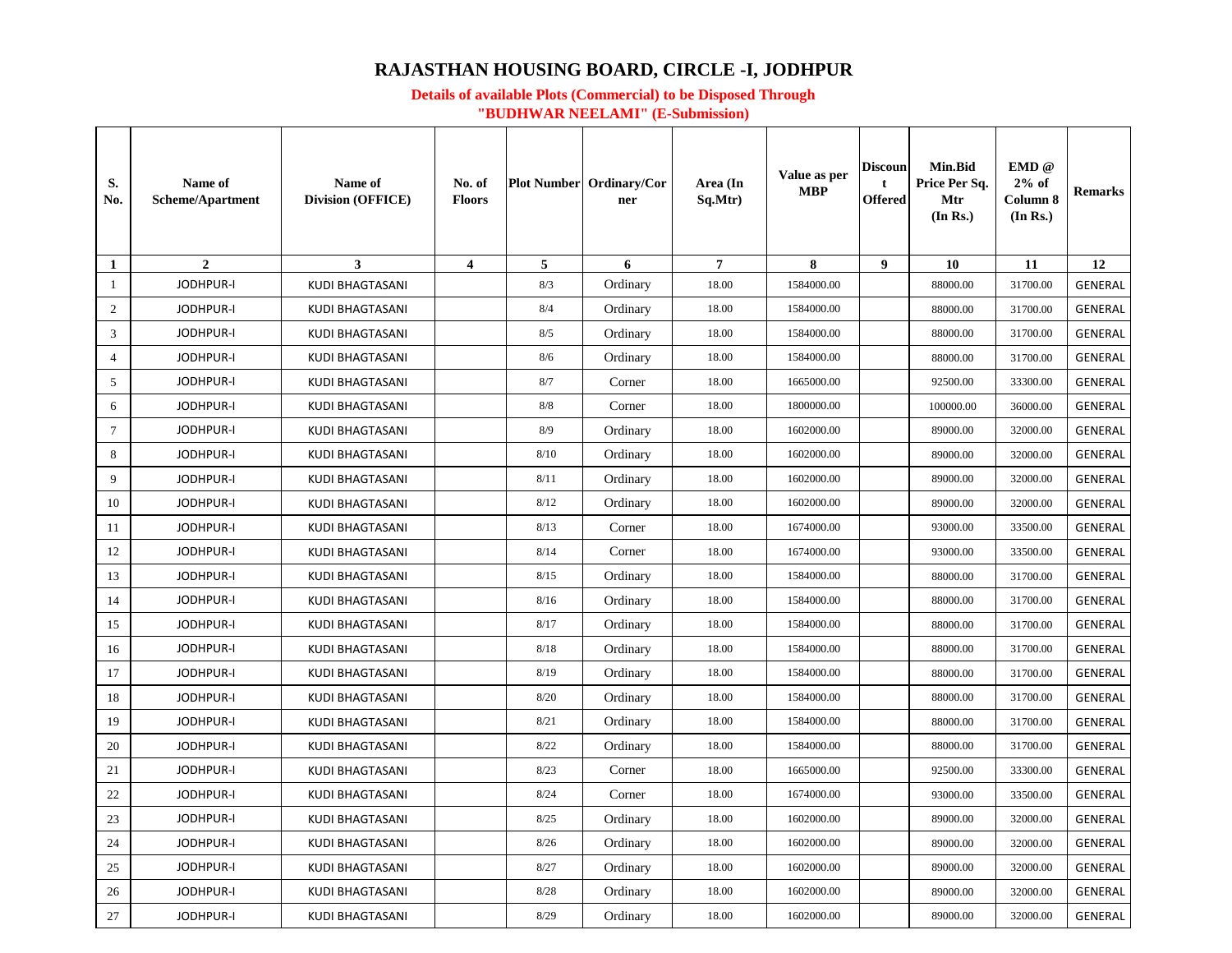# **RAJASTHAN HOUSING BOARD, CIRCLE -I, JODHPUR**

### **Details of available Plots (Commercial) to be Disposed Through "BUDHWAR NEELAMI" (E-Submission)**

| S.<br>No. | Name of<br><b>Scheme/Apartment</b> | Name of<br><b>Division (OFFICE)</b> | No. of<br><b>Floors</b> |      | <b>Plot Number</b> Ordinary/Cor<br>ner | Area (In<br>Sq.Mtr) | Value as per<br><b>MBP</b> | Discoun<br>t<br><b>Offered</b> | <b>Min.Bid</b><br>Price Per Sq.<br>Mtr<br>(In Rs.) | EMD @<br>$2\%$ of<br>Column 8<br>(In Rs.) | <b>Remarks</b> |
|-----------|------------------------------------|-------------------------------------|-------------------------|------|----------------------------------------|---------------------|----------------------------|--------------------------------|----------------------------------------------------|-------------------------------------------|----------------|
| -1        | $\overline{2}$                     | $\mathbf{3}$                        | $\overline{\mathbf{4}}$ | 5    | 6                                      | 7                   | 8                          | $\boldsymbol{9}$               | 10                                                 | 11                                        | 12             |
| 28        | <b>JODHPUR-I</b>                   | <b>KUDI BHAGTASANI</b>              |                         | 8/30 | Ordinary                               | 18.00               | 1602000.00                 |                                | 89000.00                                           | 32000.00                                  | <b>GENERAL</b> |
| 29        | <b>JODHPUR-I</b>                   | <b>KUDI BHAGTASANI</b>              |                         | 8/31 | Ordinary                               | 18.00               | 1602000.00                 |                                | 89000.00                                           | 32000.00                                  | <b>GENERAL</b> |
| 30        | <b>JODHPUR-I</b>                   | <b>KUDI BHAGTASANI</b>              |                         | 8/32 | Ordinary                               | 18.00               | 1602000.00                 |                                | 89000.00                                           | 32000.00                                  | <b>GENERAL</b> |
| 31        | <b>JODHPUR-I</b>                   | <b>KUDI BHAGTASANI</b>              |                         | 8/54 | Corner                                 | 18.00               | 1620000.00                 |                                | 90000.00                                           | 32400.00                                  | <b>GENERAL</b> |
| 32        | <b>JODHPUR-I</b>                   | <b>KUDI BHAGTASANI</b>              |                         | 8/55 | Corner                                 | 18.00               | 1674000.00                 |                                | 93000.00                                           | 33500.00                                  | <b>GENERAL</b> |
| 33        | <b>JODHPUR-I</b>                   | KUDI BHAGTASANI                     |                         | 8/56 | Ordinary                               | 18.00               | 1674000.00                 |                                | 93000.00                                           | 33500.00                                  | <b>GENERAL</b> |
| 34        | JODHPUR-I                          | <b>KUDI BHAGTASANI</b>              |                         | 8/57 | Ordinary                               | 18.00               | 1584000.00                 |                                | 88000.00                                           | 31700.00                                  | <b>GENERAL</b> |
| 35        | <b>JODHPUR-I</b>                   | <b>KUDI BHAGTASANI</b>              |                         | 8/58 | Ordinary                               | 18.00               | 1584000.00                 |                                | 88000.00                                           | 31700.00                                  | <b>GENERAL</b> |
| 36        | <b>JODHPUR-I</b>                   | <b>KUDI BHAGTASANI</b>              |                         | 8/59 | Ordinary                               | 18.00               | 1584000.00                 |                                | 88000.00                                           | 31700.00                                  | GENERAL        |
| 37        | <b>JODHPUR-I</b>                   | KUDI BHAGTASANI                     |                         | 8/60 | Ordinary                               | 18.00               | 1584000.00                 |                                | 88000.00                                           | 31700.00                                  | GENERAL        |
| 38        | <b>JODHPUR-I</b>                   | <b>KUDI BHAGTASANI</b>              |                         | 8/61 | Ordinary                               | 18.00               | 1584000.00                 |                                | 88000.00                                           | 31700.00                                  | <b>GENERAL</b> |
| 39        | <b>JODHPUR-I</b>                   | <b>KUDI BHAGTASANI</b>              |                         | 8/62 | Ordinary                               | 18.00               | 1584000.00                 |                                | 88000.00                                           | 31700.00                                  | <b>GENERAL</b> |
| 40        | <b>JODHPUR-I</b>                   | <b>KUDI BHAGTASANI</b>              |                         | 8/63 | Corner                                 | 18.00               | 1674000.00                 |                                | 93000.00                                           | 33500.00                                  | <b>GENERAL</b> |
| 41        | <b>JODHPUR-I</b>                   | <b>KUDI BHAGTASANI</b>              |                         | 8/64 | Corner                                 | 18.00               | 1710000.00                 |                                | 95000.00                                           | 34200.00                                  | <b>GENERAL</b> |
| 42        | <b>JODHPUR-I</b>                   | <b>KUDI BHAGTASANI</b>              |                         | 8/65 | Ordinary                               | 18.00               | 1602000.00                 |                                | 89000.00                                           | 32000.00                                  | <b>GENERAL</b> |
| 43        | <b>JODHPUR-I</b>                   | <b>KUDI BHAGTASANI</b>              |                         | 8/66 | Ordinary                               | 18.00               | 1602000.00                 |                                | 89000.00                                           | 32000.00                                  | <b>GENERAL</b> |
| 44        | <b>JODHPUR-I</b>                   | <b>KUDI BHAGTASANI</b>              |                         | 8/67 | Ordinary                               | 18.00               | 1602000.00                 |                                | 89000.00                                           | 32000.00                                  | <b>GENERAL</b> |
| 45        | <b>JODHPUR-I</b>                   | <b>KUDI BHAGTASANI</b>              |                         | 8/68 | Ordinary                               | 18.00               | 1602000.00                 |                                | 89000.00                                           | 32000.00                                  | <b>GENERAL</b> |
| 46        | <b>JODHPUR-I</b>                   | <b>KUDI BHAGTASANI</b>              |                         | 8/69 | Ordinary                               | 18.00               | 1602000.00                 |                                | 89000.00                                           | 32000.00                                  | <b>GENERAL</b> |
| 47        | <b>JODHPUR-I</b>                   | <b>KUDI BHAGTASANI</b>              |                         | 8/70 | Ordinary                               | 18.00               | 1602000.00                 |                                | 89000.00                                           | 32000.00                                  | <b>GENERAL</b> |
| 48        | <b>JODHPUR-I</b>                   | <b>KUDI BHAGTASANI</b>              |                         | 8/71 | Ordinary                               | 18.00               | 1602000.00                 |                                | 89000.00                                           | 32000.00                                  | <b>GENERAL</b> |
| 49        | JODHPUR-I                          | <b>KUDI BHAGTASANI</b>              |                         | 8/72 | Corner                                 | 18.00               | 1800000.00                 |                                | 100000.00                                          | 36000.00                                  | <b>GENERAL</b> |
| 50        | <b>JODHPUR-I</b>                   | <b>KUDI BHAGTASANI</b>              |                         | 8/73 | Corner                                 | 18.00               | 1665000.00                 |                                | 92500.00                                           | 33300.00                                  | <b>GENERAL</b> |
| 51        | <b>JODHPUR-I</b>                   | <b>KUDI BHAGTASANI</b>              |                         | 8/74 | Ordinary                               | 18.00               | 1584000.00                 |                                | 88000.00                                           | 31700.00                                  | <b>GENERAL</b> |
| 52        | <b>JODHPUR-I</b>                   | <b>KUDI BHAGTASANI</b>              |                         | 8/75 | Ordinary                               | 18.00               | 1584000.00                 |                                | 88000.00                                           | 31700.00                                  | <b>GENERAL</b> |
| 53        | <b>JODHPUR-I</b>                   | <b>KUDI BHAGTASANI</b>              |                         | 8/76 | Ordinary                               | 18.00               | 1584000.00                 |                                | 88000.00                                           | 31700.00                                  | <b>GENERAL</b> |
| 54        | <b>JODHPUR-I</b>                   | <b>KUDI BHAGTASANI</b>              |                         | 8/77 | Ordinary                               | 18.00               | 1584000.00                 |                                | 88000.00                                           | 31700.00                                  | <b>GENERAL</b> |